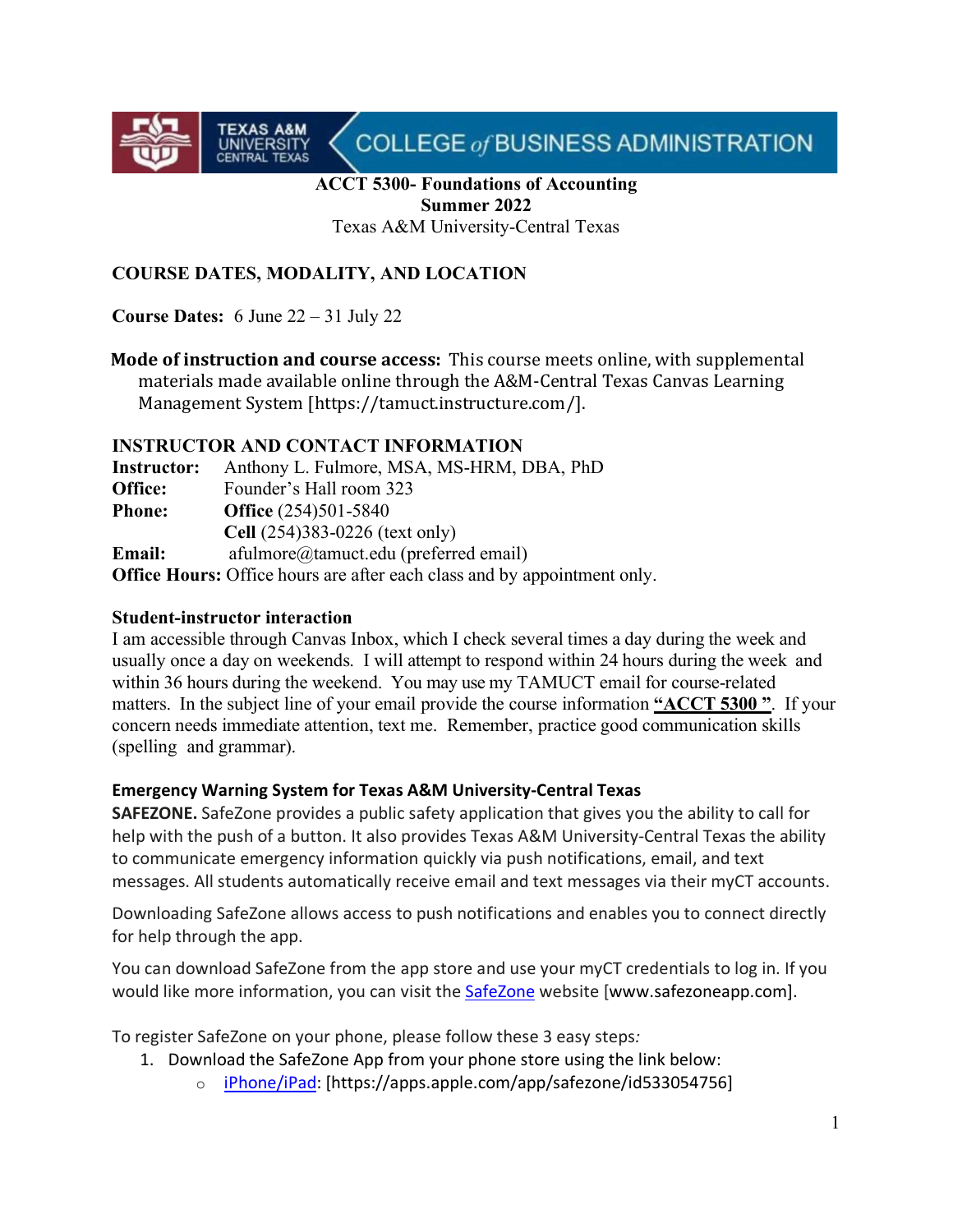o [Android Phone / Tablet](https://play.google.com/store/apps/details?id=com.criticalarc.safezoneapp)

[https://play.google.com/store/apps/details?id=com.criticalarc.safezoneapp]

- 2. Launch the app and enter your myCT email address (e.g. {name}@tamuct.edu)
- 3. Complete your profile and accept the terms of service

# **COURSE INFORMATION Course Overview and description**

Study the accounting process, accounting cycle, preparation of the basic financial statements in corporate annual reports, analysis of corporate financial statements using ratio analysis, the study of cost behavior, and cost-volume-profit analysis.

# **Required Reading and Textbook(s)**

1. Fundamental Financial Accounting Concepts w/ Connect. Eleventh Edition. New York: Irwin-McGraw-Hill, Inc. ISBN10: 1264806647 | ISBN13: 9781264806645



2. Publication Manual of the American Psychological Association, 6th Edition American Psychological Association Softcover, ISBN-13 978-1433805615



# **COURSE REQUIREMENTS**

There will be a variety of graded and non-graded activities throughout the semester. Each activity will assess your command of the material as well as your understanding of the course goals and concepts. Activities are assigned and completed during the class period unless otherwise noted and cannot be turned in late or if classes are missed.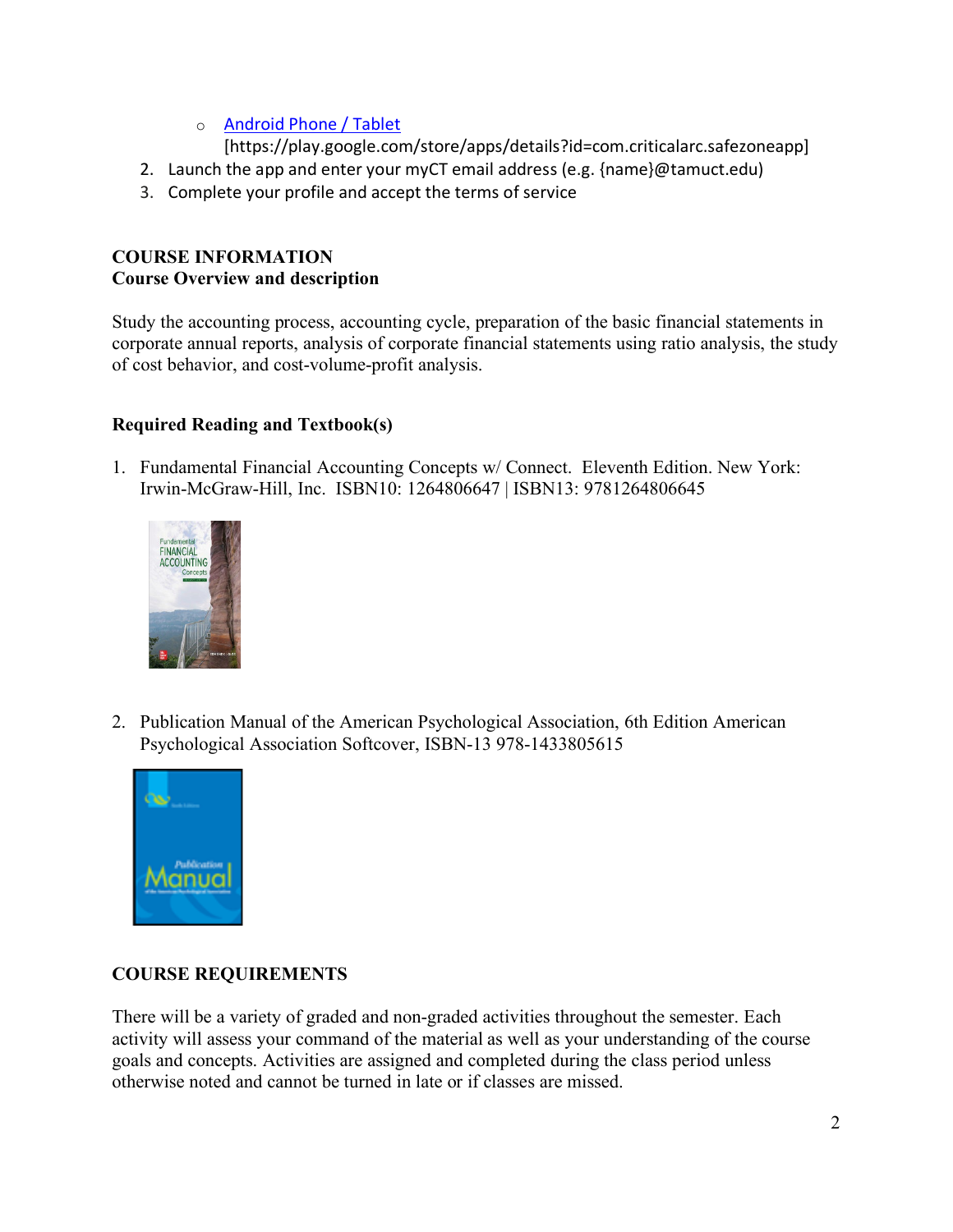**Chapter Homework:** Chapter homework will be conducted in Connect. The homework problems will consist of problems from the chapter.

**Final Exam:** There will be one comprehensive exam. The exam will cover topics identified, cases, class discussions, and other materials.

**Discussion Questions:** There will be discussion questions for each chapter.

#### **Grading Criteria Rubric and Conversion**

Students earn their course grades by completing scheduled assignments; no extra credit assignments are given.

| <b>Course Element</b>                   |                | <b>Percent of Course Grade</b> |                                |  |
|-----------------------------------------|----------------|--------------------------------|--------------------------------|--|
| Chapter Homework                        |                |                                | 60%                            |  |
| Discussions                             |                |                                | $10\%$                         |  |
| Final Exam                              |                |                                | 30%                            |  |
|                                         |                | Total                          | 100%                           |  |
| <b>Grade Equivalents:</b>               |                |                                |                                |  |
| <b>If Grade is Computed Numerically</b> |                |                                | If Grade is Computed by Letter |  |
| $90.0 - 100 \%$<br>$= A$                | $A =$          | 95%                            |                                |  |
| $80.0 - 89.9\%$<br>$=$ B                | $B =$          | 85%                            |                                |  |
| $ 70.0 - 79.9\% $<br>$= C$              | $C =$          | 75%                            |                                |  |
| $60.0 - 69.9\%$<br>$= D$                | $D =$          | 65%                            |                                |  |
| $0 - 59.9\%$<br>$=$ F                   | $\mathsf{F} =$ | $0\%$                          |                                |  |

#### **Posting of Grades**

Grades will be posted on the Canvas Grade book (turn-around time for grades to be posted is 7 days). I rely on the definition of grading marks provided by Texas A & M University-Central Texas Catalog to provide a classification of grades. *"The grade of "A" is given for outstanding achievement to a relatively small number of excellent scholars. The grade of "B" represents good achievement. The grade of "C" is given for average achievement and the grade of "D" for poor but passing work. The grade of "F" denotes failure and is given for unsatisfactory work."*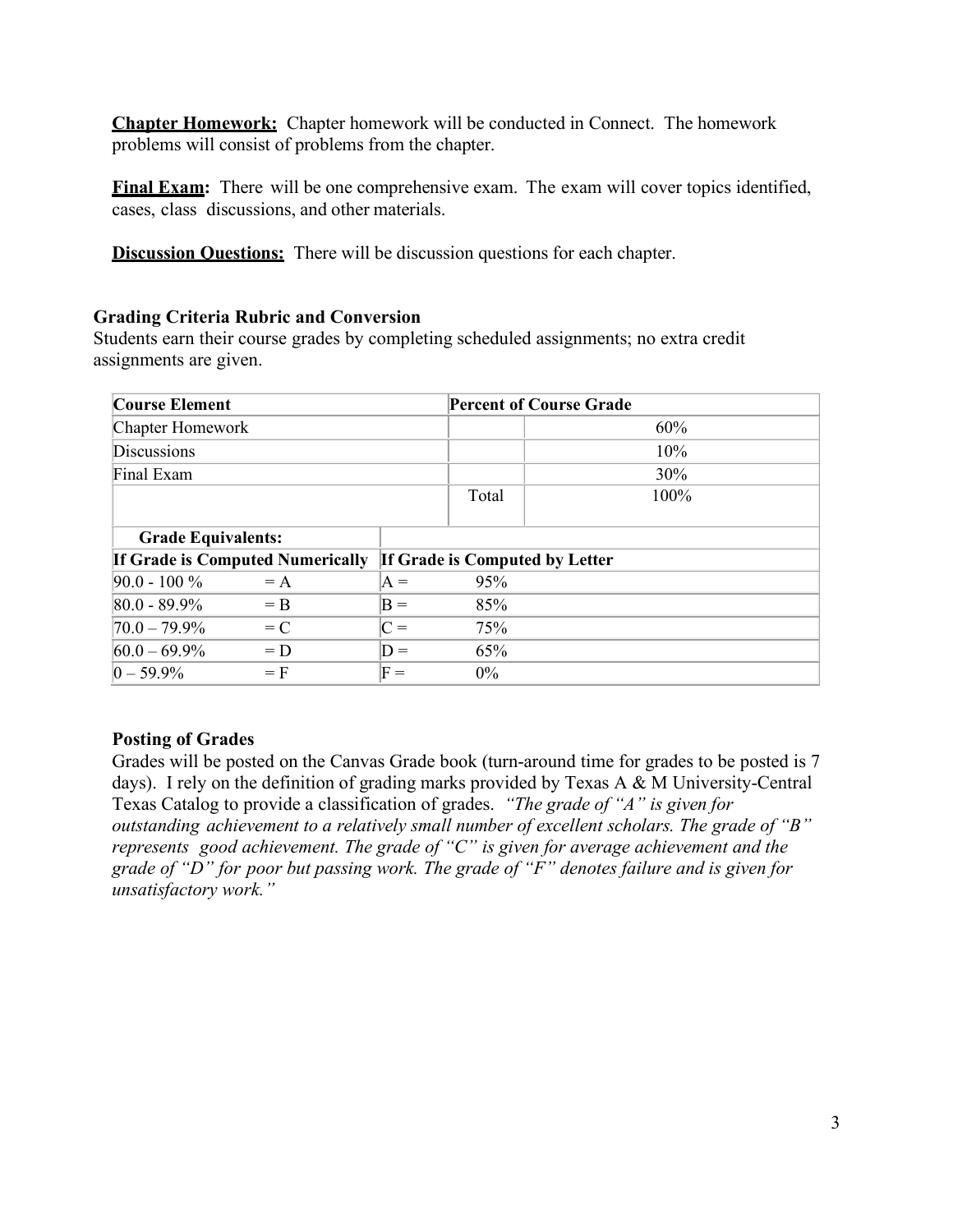### **COURSE OUTLINE AND CALENDAR Complete Course Calendar**

| Weeks          | Due<br><b>Date</b> | <b>Topic</b>                                                                                                                                         |
|----------------|--------------------|------------------------------------------------------------------------------------------------------------------------------------------------------|
| $\mathbf{1}$   | 12-Jun-22          | Chapter 1 An Introduction to Accounting                                                                                                              |
| $\overline{2}$ | 19-Jun-22          | Chapter 2 Accounting for Accruals and Deferrals                                                                                                      |
| 3              | 26-Jun-22          | Chapter 3 The Double-Entry Accounting System                                                                                                         |
| 4              | $3$ -Jul-22        | <b>Chapter 4 Accounting for Merchandising Businesses</b>                                                                                             |
| 5              | 10-Jul-22          | <b>Chapter 5 Accounting for Inventories</b>                                                                                                          |
| 6              | 17-Jul-22          | Chapter 6 Internal Control and Accounting for Cash, Chapter 7 Accounting for<br>Receivables, & Chapter 8 Accounting for Long-Term Operational Assets |
| 7              | 24-Jul-22          | Chapter 9 Accounting for Current Liabilities and Payroll & Chapter 10 Accounting<br>for Long-Term Debt                                               |
| 8              | 31-Jul-22          | Final Exam                                                                                                                                           |

# **Important University Dates**

*https://www.tamuct.edu/registrar/academic-calendar.html*

### **Technology Requirements**

This course will use the A&M-Central Texas Instructure Canvas learning management system. **We strongly recommend the latest versions of Chrome or Firefox browsers. Canvas no longer supports any version of Internet Explorer.**

Logon to A&M-Central Texas Canvas [https://tamuct.instructure.com/] or access Canvas through the TAMUCT Online link in myCT [https://tamuct.onecampus.com/]. You will log in through our Microsoft portal.

Username: Your MyCT email address. Password: Your MyCT password

#### **Canvas Support**

Use the Canvas Help link, located at the bottom of the left-hand menu, for issues with Canvas. You can select "Chat with Canvas Support," submit a support request through "Report a Problem," or call the Canvas support line: 1-844-757-0953.

For issues related to course content and requirements, contact your instructor.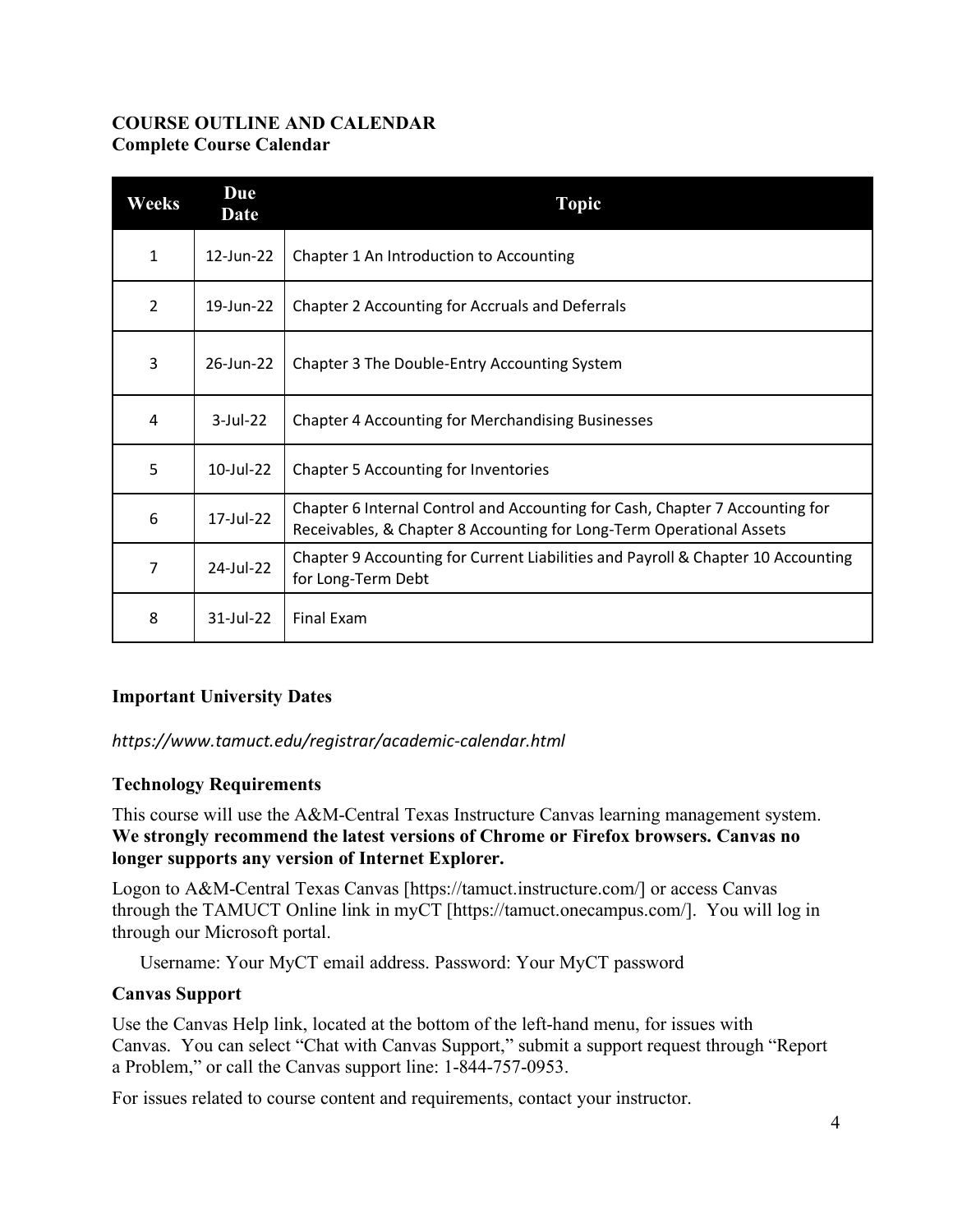### **Online Proctored Testing**

A&M-Central Texas uses Proctorio for online identity verification and proctored testing. This service is provided at no direct cost to students. If the course requires identity verification or proctored testing, the technology requirements are: Any computer meeting the minimum computing requirements, plus web camera, speaker, and microphone (or headset). Proctorio also requires the Chrome web browser with their custom plug in.

### **Other Technology Support**

For log-in problems, students should contact Help Desk Central, 24 hours a day, 7 days a week

Email: [helpdesk@tamu.edu](mailto:helpdesk@tamu.edu) Phone: (254) 519-5466 [Web Chat:](http://hdc.tamu.edu/) [http://hdc.tamu.edu] *Please let the support technician know you are an A&M-Central Texas student.*

# **UNIVERSITY RESOURCES, PROCEDURES, AND GUIDELINES**

# **Drop Policy**

If you discover that you need to drop this class, you must complete the **Drop Request** Dynamic Form through Warrior Web.

[https://dynamicforms.ngwebsolutions.com/casAuthentication.ashx?InstID=eaed95b9-f2be-45f3 a37d-

46928168bc10&targetUrl=https%3A%2F%2Fdynamicforms.ngwebsolutions.com%2FSubmit% 2FForm%2FStart%2F53b8369e-0502-4f36-be43-f02a4202f612].

Faculty cannot drop students; this is always the responsibility of the student. The Registrar's Office will provide a deadline on the Academic Calendar for which the form must be completed. Once you submit the completed form to the Registrar's Office, you must go into Warrior Web and confirm that you are no longer enrolled. If you still show as enrolled, FOLLOW-UP with the Registrar's Office immediately. You are to attend class until the procedure is complete to avoid penalty for absence. Should you miss the drop deadline or fail to follow the procedure, you will receive an F in the course, which may affect your financial aid and/or VA educational benefits.

# **Academic Integrity**

Texas A&M University-Central Texas values the integrity of the academic enterprise and strives for the highest standards of academic conduct. A&M-Central Texas expects its students, faculty, and staff to support the adherence to high standards of personal and scholarly conduct to preserve the honor and integrity of the creative community. Any deviation by students from this expectation may result in a failing grade for the assignment and potentially a failing grade for the course. All academic misconduct concerns will be referred to the Office of Student Conduct. When in doubt on collaboration, citation, or any issue, please contact your instructor before taking a course of action.

For more [information](https://nam04.safelinks.protection.outlook.com/?url=https%3A%2F%2Fwww.tamuct.edu%2Fstudent-affairs%2Fstudent-conduct.html&data=04%7C01%7Clisa.bunkowski%40tamuct.edu%7Ccfb6e486f24745f53e1a08d910055cb2%7C9eed4e3000f744849ff193ad8005acec%7C0%7C0%7C637558437485252160%7CUnknown%7CTWFpbGZsb3d8eyJWIjoiMC4wLjAwMDAiLCJQIjoiV2luMzIiLCJBTiI6Ik1haWwiLCJXVCI6Mn0%3D%7C1000&sdata=yjftDEVHvLX%2FhM%2FcFU0B99krV1RgEWR%2BJ%2BhvtoR6TYk%3D&reserved=0) regarding the Student Conduct process, [https://www.tamuct.edu/studentaffairs/student-conduct.html].

If you know of potential honor violations by other students, you may [submit](https://nam04.safelinks.protection.outlook.com/?url=https%3A%2F%2Fcm.maxient.com%2Freportingform.php%3FTAMUCentralTexas%26layout_id%3D0&data=04%7C01%7Clisa.bunkowski%40tamuct.edu%7Ccfb6e486f24745f53e1a08d910055cb2%7C9eed4e3000f744849ff193ad8005acec%7C0%7C0%7C637558437485262157%7CUnknown%7CTWFpbGZsb3d8eyJWIjoiMC4wLjAwMDAiLCJQIjoiV2luMzIiLCJBTiI6Ik1haWwiLCJXVCI6Mn0%3D%7C1000&sdata=CXGkOa6uPDPX1IMZ87z3aZDq2n91xfHKu4MMS43Ejjk%3D&reserved=0) a report,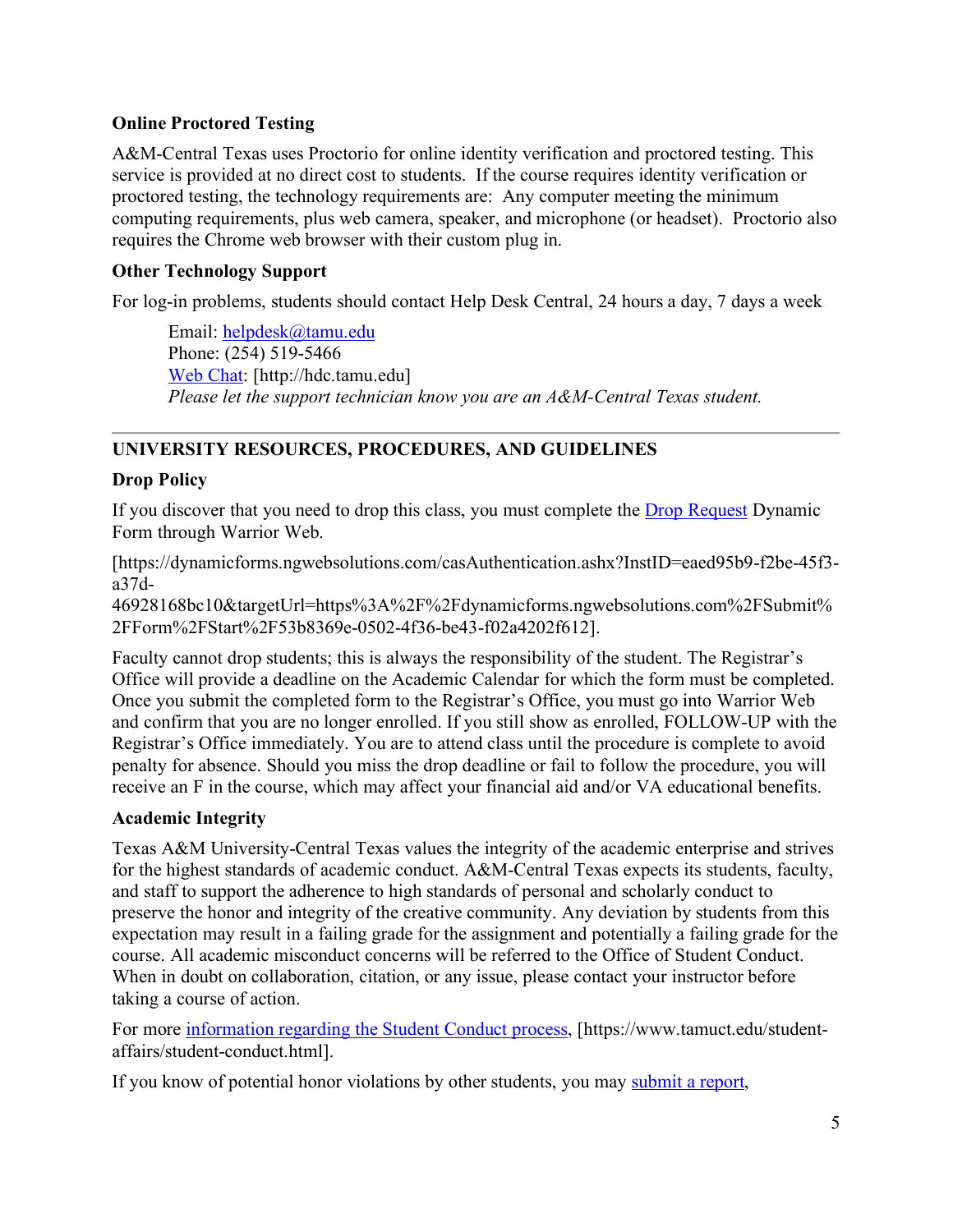[https://cm.maxient.com/reportingform.php?TAMUCentralTexas&layout\_id=0].

# **Academic Accommodations**

At Texas A&M University-Central Texas, we value an inclusive learning environment where every student has an equal chance to succeed and has the right to a barrier-free education. The Warrior Center for Student Success, Equity and Inclusion is responsible for ensuring that students with a disability receive equal access to the university's programs, services and activities. If you believe you have a disability requiring reasonable accommodations, please contact the Office of Access and Inclusion, WH-212; or call (254) 501-5836. Any information you provide is private and confidential and will be treated as such.

For more information, please visit our [Access & Inclusion](https://tamuct.instructure.com/courses/717) Canvas page (log-in required) [https://tamuct.instructure.com/courses/717]

# **Important information for Pregnant and/or Parenting Students**

Texas A&M University-Central Texas supports students who are pregnant and/or parenting. In accordance with requirements of Title IX and related guidance from US Department of Education's Office of Civil Rights, the Dean of Student Affairs' Office can assist students who are pregnant and/or parenting in seeking accommodations related to pregnancy and/or parenting. Students should seek out assistance as early in the pregnancy as possible. For more information, please visit [Student Affairs](https://www.tamuct.edu/student-affairs/pregnant-and-parenting-students.html) [https://www.tamuct.edu/student-affairs/pregnant-and-parentingstudents.html]. Students may also contact the institution's Title IX Coordinator. If you would like to read more about these [requirements and guidelines](http://www2.ed.gov/about/offices/list/ocr/docs/pregnancy.pdf) online, please visit the website [http://www2.ed.gov/about/offices/list/ocr/docs/pregnancy.pdf].

Title IX of the Education Amendments Act of 1972 prohibits discrimination on the basis of sex and gender–including pregnancy, parenting, and all related conditions. A&M-Central Texas is able to provide flexible and individualized reasonable accommodation to pregnant and parenting students. All pregnant and parenting students should contact the Associate Dean in the Division of Student Affairs at (254) 501-5909 to seek out assistance. Students may also contact the University's Title IX Coordinator.

# **Tutoring**

Tutoring is available to all A&M-Central Texas students, both virtually and in-person. Student success coaching is available online upon request.

If you have a question, are interested in becoming a tutor, or in need of success coaching contact the Warrior Center for Student Success, Equity and Inclusion at (254) 501-5836, visit the Warrior Center at 212 Warrior Hall, or by emailing [WarriorCenter@tamuct.edu.](mailto:WarriorCenter@tamuct.edu)

To schedule tutoring sessions and view tutor availability, please visit Tutor [Matching](https://tutormatchingservice.com/TAMUCT) [Services](https://tutormatchingservice.com/TAMUCT) [https://tutormatchingservice.com/TAMUCT] or visit the Tutoring Center in 111 Warrior Hall.

Chat live with a remote tutor 24/7 for almost any subject from on your computer! Tutor.com is an online tutoring platform that enables A&M-Central Texas students to log in and receive online tutoring support at no additional cost. This tool provides tutoring in over 40 subject areas except writing support. Access Tutor.com through Canvas.

# **University Writing Center**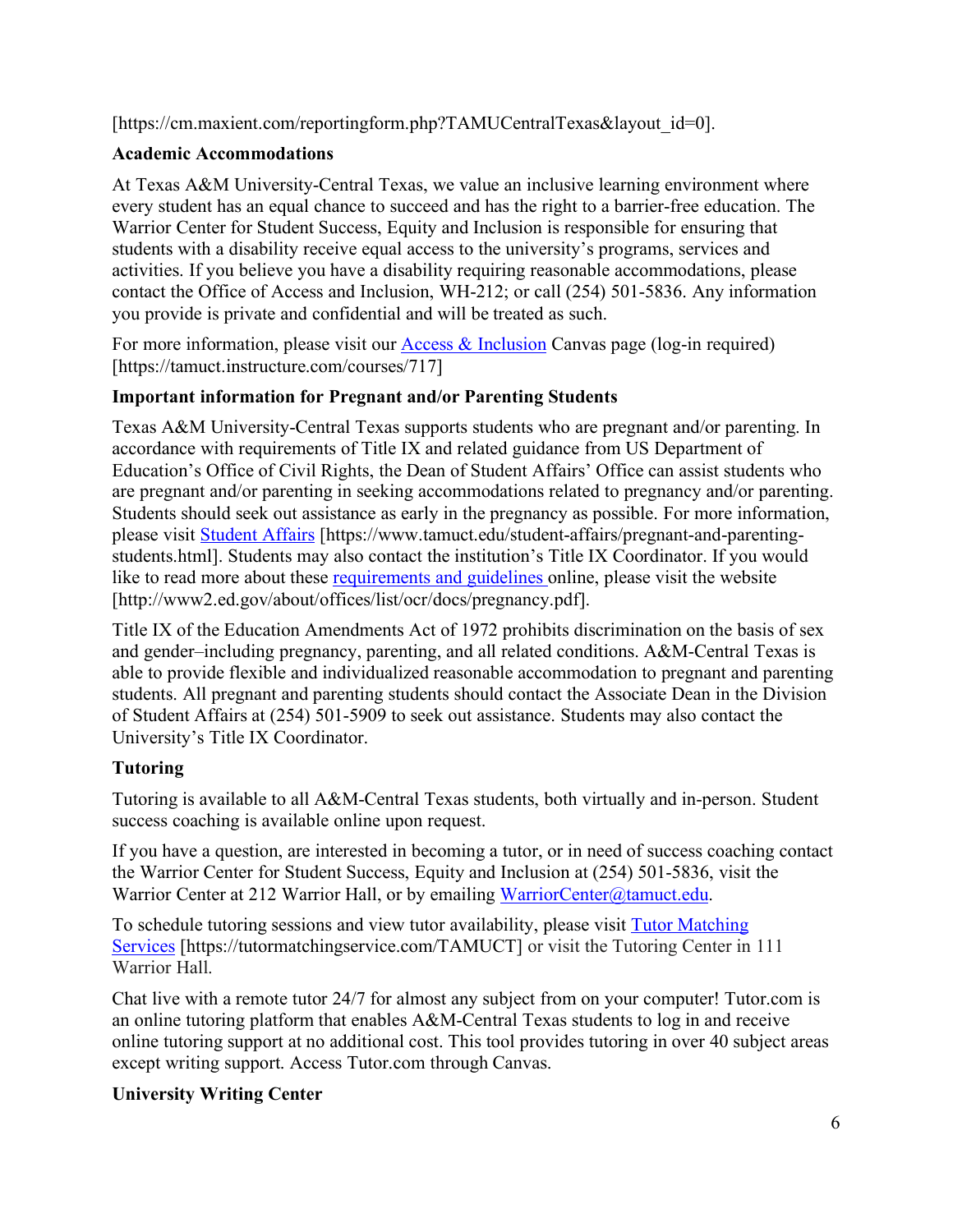University Writing Center: Located in Warrior Hall 416, the University Writing Center (UWC) at Texas A&M University–Central Texas (A&M–Central Texas) is a free service open to all A&M–Central Texas students. For the Spring 2022 semester, the hours of operation are from 10:00 a.m.-5:00 p.m. Monday thru Thursday in Warrior Hall 416 (with online tutoring available every hour as well) with satellite hours available online only Monday thru Thursday from 6:00- 9:00 p.m. and Saturday 12:00-3:00 p.m.

Tutors are prepared to help writers of all levels and abilities at any stage of the writing process. While tutors will not write, edit, or grade papers, they will assist students in developing more effective composing practices. By providing a practice audience for students' ideas and writing, our tutors highlight the ways in which they read and interpret students' texts, offering guidance and support throughout the various stages of the writing process. In addition, students may work independently in the UWC by checking out a laptop that runs the Microsoft Office suite and connects to WIFI, or by consulting our resources on writing, including all of the relevant style guides. Whether you need help brainstorming ideas, organizing an essay, proofreading, understanding proper citation practices, or just want a quiet place to work, the UWC is here to help!

Students may arrange a one-to-one session with a trained and experienced writing tutor by making an appointment via [WCOnline](https://tamuct.mywconline.com/) [https://tamuct.mywconline.com/]. In addition, you can email Dr. Bruce Bowles Jr. at bruce.bowles  $@$ tamuct.edu if you have any questions about the UWC, need any assistance with scheduling, or would like to schedule a recurring appointment with your favorite tutor by making an appointment via [WCOnline](https://tamuct.mywconline.com/) [https://tamuct.mywconline.com/]. In addition, you can email Dr. Bruce Bowles Jr. at bruce.bowles@tamuct.edu if you have any questions about the UWC, need any assistance with scheduling, or would like to schedule a recurring appointment with your favorite tutor.

### **University Library**

The University Library provides many services in support of research across campus and at a distance. We offer over 200 electronic databases containing approximately 400,000 eBooks and 82,000 journals, in addition to the 96,000 items in our print collection, which can be mailed to students who live more than 50 miles from campus. Research guides for each subject taught at A&M-Central Texas are available through our website to help students navigate these resources. On campus, the library offers technology including cameras, laptops, microphones, webcams, and digital sound recorders.

Research assistance from a librarian is also available 24 hours a day through our online chat service, and at the reference desk when the library is open. Research sessions can be scheduled for more comprehensive assistance, and may take place virtually through WebEx, Microsoft Teams or in-person at the library. Schedule an [appointment](https://nam04.safelinks.protection.outlook.com/?url=https%3A%2F%2Ftamuct.libcal.com%2Fappointments%2F%3Fg%3D6956&data=04%7C01%7Clisa.bunkowski%40tamuct.edu%7Cde2c07d9f5804f09518008d9ab7ba6ff%7C9eed4e3000f744849ff193ad8005acec%7C0%7C0%7C637729369835011558%7CUnknown%7CTWFpbGZsb3d8eyJWIjoiMC4wLjAwMDAiLCJQIjoiV2luMzIiLCJBTiI6Ik1haWwiLCJXVCI6Mn0%3D%7C3000&sdata=KhtjgRSAw9aq%2FoBsB6wyu8b7PSuGN5EGPypzr3Ty2No%3D&reserved=0)

[here](https://nam04.safelinks.protection.outlook.com/?url=https%3A%2F%2Ftamuct.libcal.com%2Fappointments%2F%3Fg%3D6956&data=04%7C01%7Clisa.bunkowski%40tamuct.edu%7Cde2c07d9f5804f09518008d9ab7ba6ff%7C9eed4e3000f744849ff193ad8005acec%7C0%7C0%7C637729369835011558%7CUnknown%7CTWFpbGZsb3d8eyJWIjoiMC4wLjAwMDAiLCJQIjoiV2luMzIiLCJBTiI6Ik1haWwiLCJXVCI6Mn0%3D%7C3000&sdata=KhtjgRSAw9aq%2FoBsB6wyu8b7PSuGN5EGPypzr3Ty2No%3D&reserved=0) [https://tamuct.libcal.com/appointments/?g=6956]. Assistance may cover many topics, including how to find articles in peer-reviewed journals, how to cite resources, and how to piece together research for written assignments.

Our 27,000-square-foot facility on the A&M-Central Texas main campus includes student lounges, private study rooms, group work spaces, computer labs, family areas suitable for all ages, and many other features. Services such as interlibrary loan, TexShare, binding, and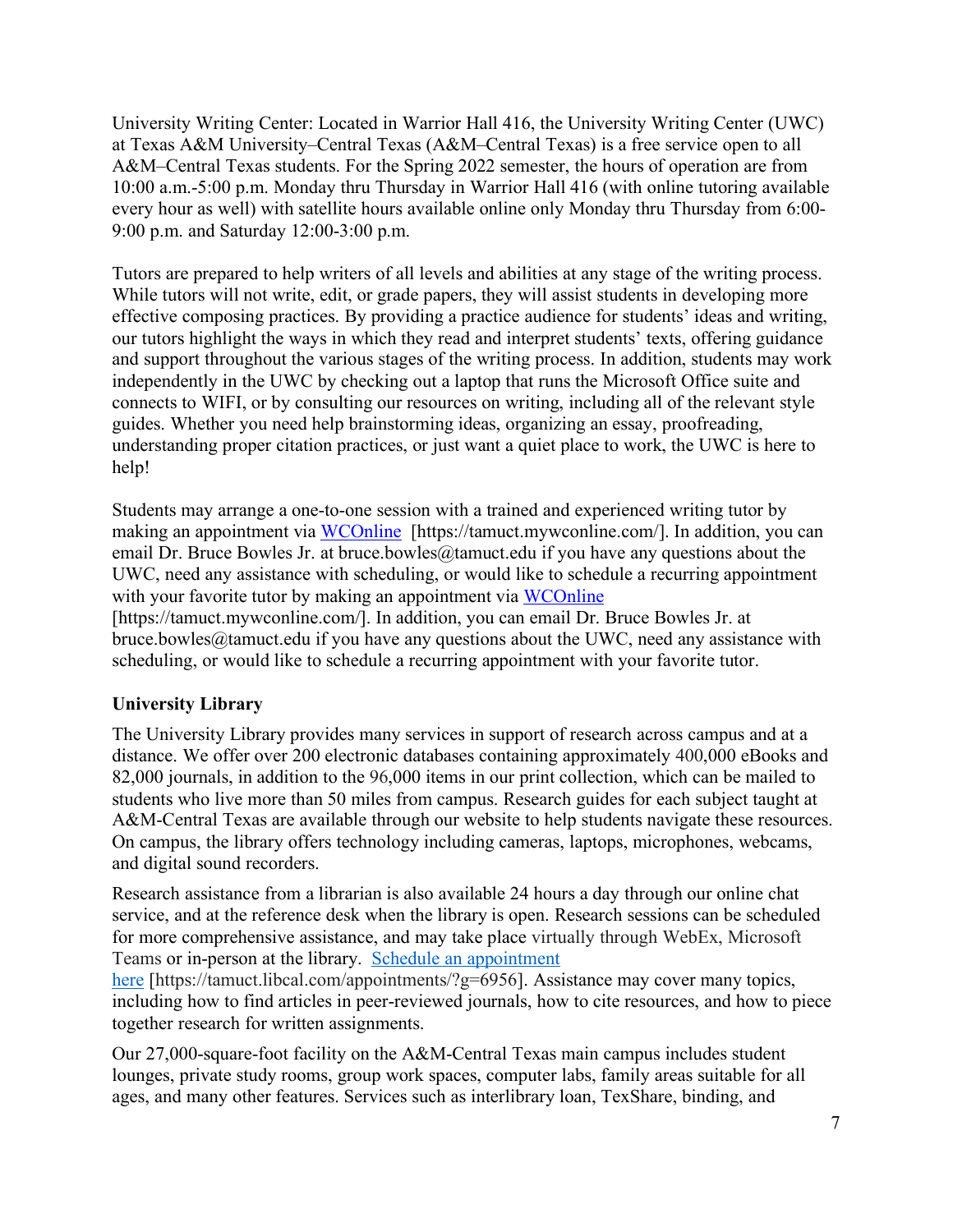laminating are available. The library frequently offers workshops, tours, readings, and other events. For more information, please visit our Library [website](https://nam04.safelinks.protection.outlook.com/?url=https%3A%2F%2Ftamuct.libguides.com%2Findex&data=04%7C01%7Clisa.bunkowski%40tamuct.edu%7C7d8489e8839a4915335f08d916f067f2%7C9eed4e3000f744849ff193ad8005acec%7C0%7C0%7C637566044056484222%7CUnknown%7CTWFpbGZsb3d8eyJWIjoiMC4wLjAwMDAiLCJQIjoiV2luMzIiLCJBTiI6Ik1haWwiLCJXVCI6Mn0%3D%7C1000&sdata=2R755V6rcIyedGrd4Os5rkgn1PvhHKU3kUV1vBKiHFo%3D&reserved=0) [http://tamuct.libguides.com/index].

# **OPTIONAL POLICY STATEMENTS**

### **A Note about Sexual Violence at A&M-Central Texas**

Sexual violence is a serious safety, social justice, and public health issue. The university offers support for anyone struggling with these issues. University faculty are mandated reporters, so if someone discloses that they were sexually assaulted (or a victim of Domestic/Dating Violence or Stalking) while a student at TAMUCT, faculty members are required to inform the Title IX Office. If you want to discuss any of these issues confidentially, you can do so through Student Wellness and Counseling (254-501-5955) located on the second floor of Warrior Hall (207L).

Sexual violence can occur on our campus because predators often feel emboldened, and victims often feel silenced or shamed. It is incumbent on ALL of us to find ways to actively create environments that tell predators we don't agree with their behaviors and tell survivors we will support them. Your actions matter. Don't be a bystander; be an agent of change. For additional information on campus policy and resources visit the [Title IX webpage](https://www.tamuct.edu/compliance/titleix.html) [\[https://www.tamuct.edu/compliance/titleix.html\]](https://www.tamuct.edu/compliance/titleix.html).

### **Behavioral Intervention**

Texas A&M University-Central Texas cares about the safety, health, and well-being of its students, faculty, staff, and community. If you are aware of individuals for whom you have a concern, please make a referral to the Behavioral Intervention Team. Referring your concern shows you care. You can complete the [referral](https://cm.maxient.com/reportingform.php?TAMUCentralTexas&layout_id=2) online

```
[https://cm.maxient.com/reportingform.php?TAMUCentralTexas&layout_id=2].
```
Anonymous referrals are accepted. Please see the [Behavioral Intervention Team](https://www.tamuct.edu/bit) website for more information [https://www.tamuct.edu/bit]. If a person's behavior poses an imminent threat to you or another, contact 911 or A&M-Central Texas University Police at 254-501-5805.

### **INSTRUCTOR POLICIES**

Professional level writing and communication are critical skills in the business world. This standard should be displayed in all assignments for this class. All communications, both to the Professor and student colleagues should be kept professional, including Discussion Board postings and email correspondence. For written assignments, all work should be proofread, free of grammatical errors, include proper citations, and be by American Psychological Association (APA) standards.

**NOTE #1:** There are NO EXTRA CREDIT assignments available for this course.